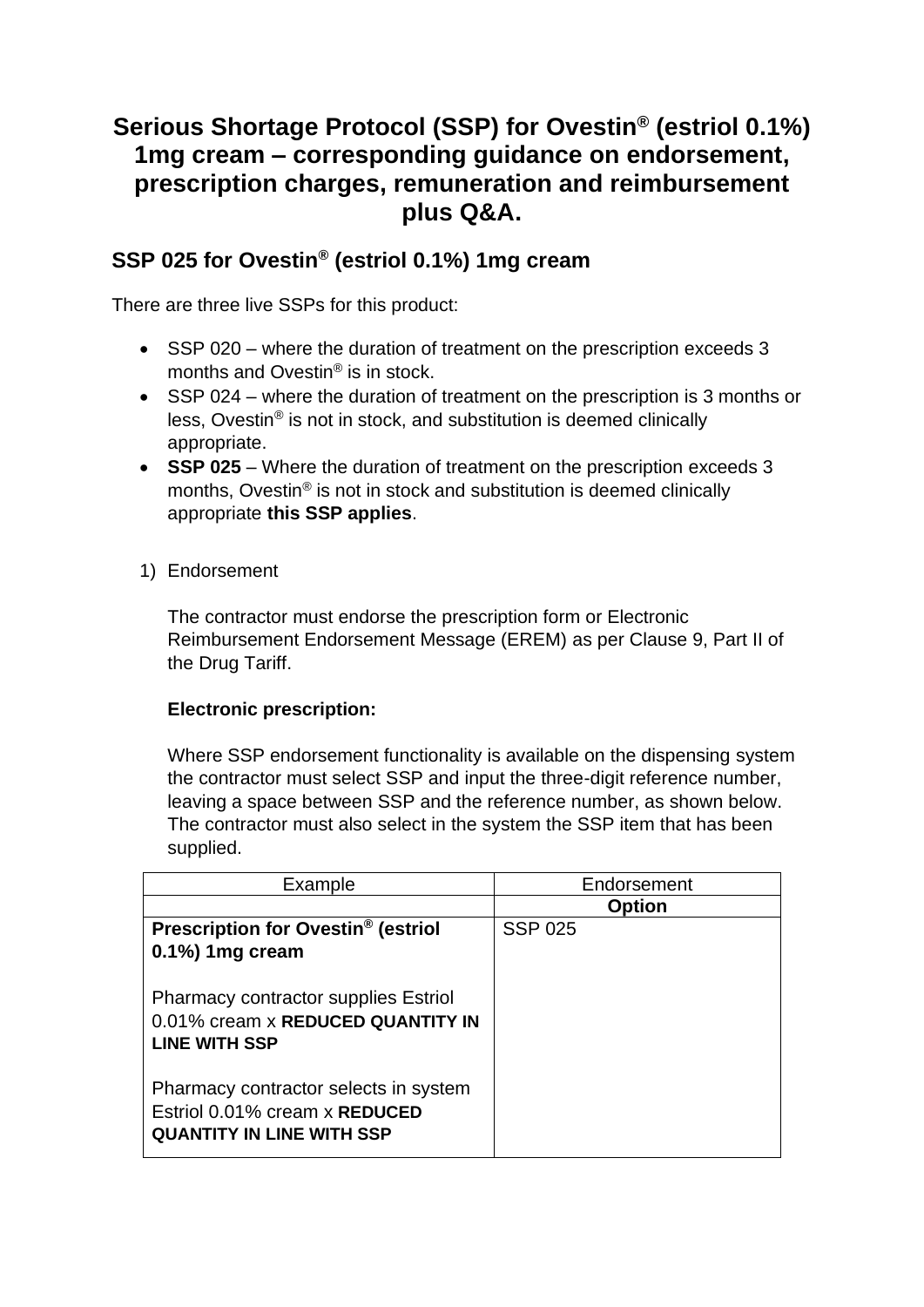#### **Non-electronic prescription form:**

| Example                                                                                                  | Endorsement                                                                                                 |
|----------------------------------------------------------------------------------------------------------|-------------------------------------------------------------------------------------------------------------|
|                                                                                                          | <b>Option</b>                                                                                               |
| Prescription for Ovestin <sup>®</sup> (estriol                                                           | <b>SSP 025</b>                                                                                              |
| $0.1\%$ ) 1mg cream                                                                                      |                                                                                                             |
| <b>Pharmacy contractor supplies Estriol</b><br>0.01% cream x REDUCED QUANTITY IN<br><b>LINE WITH SSP</b> | Pharmacy contractor endorses<br>Estriol 0.01% cream x<br><b>REDUCED QUANTITY IN LINE</b><br><b>WITH SSP</b> |

2) Prescription charges

For supply in accordance with this SSP 025, no prescription charges will be applicable for Ovestin® (estriol 0.1%) 1mg cream.

In order to ensure prescription charges are reconciled correctly, pharmacy contractors must endorse the correct SSP number.

3) Remuneration

Supply in accordance with this SSP 025 will result in the following fees being paid to the contactor:

- One Single Activity Fee (£1.27)
- One SSP fee (£5.35)
- 4) Reimbursement

The supplied product in accordance with this SSP 025 will be reimbursed as if it was dispensed against a prescription. In this instance, contractors will be reimbursed the Part VIIIA reimbursement price for the quantity supplied for Estriol 0.01% cream.

The reimbursement price will account for VAT payment.

# **Q&A**

#### **Will the SSP apply to cross-border prescriptions?**

Yes. Patients from England, Scotland, Wales or Northern Ireland who present their prescriptions for Ovestin® (estriol 0.1%) 1mg cream are eligible to receive a substituted product and a shorter duration of treatment under the terms of this SSP 025.

## **Does the SSP apply to private prescriptions?**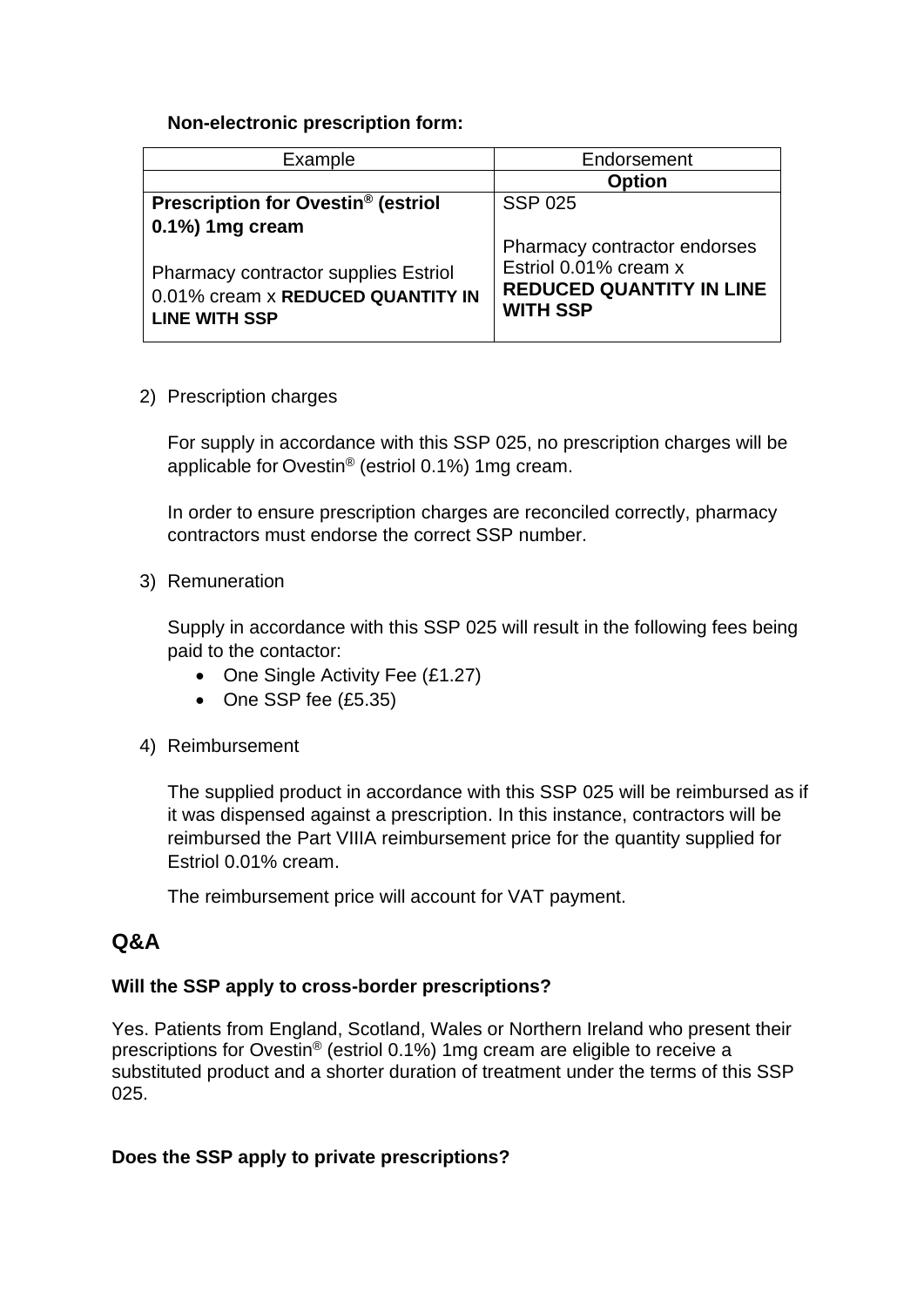Yes. The scope of this SSP 025 applies to valid prescriptions that meets the requirements of the Human Medicine Regulations 2012, so it would cover both NHS and private prescriptions, unless where it stated otherwise on the SSP itself.

#### **Will prescription charges apply under the SSP?**

As a supply in accordance with this SSP 025 is for a substituted product and a shorter duration compared to dispensing the prescription, for NHS prescriptions, no prescription charge will be applicable.

For patient's **EXEMPT** from prescription charges, the exemption should be marked in accordance with the usual procedure. When declaring prescription totals at the end of the month, pharmacists should continue to declare these prescriptions as exempt.

For patient's that **PAY** for their prescriptions, the pharmacist should mark on the prescription that a charge has been paid, however **NO** charge should be taken. When declaring prescription totals at the end of the month, pharmacists should declare these prescriptions as paid. The NHS Business Services Authority will amend total monthly figures to account for prescriptions covered by this SSP 025. In order for the NHS Business Services Authority to appropriately amend the total monthly figures that the prescription is correctly endorsed with the SSP number SSP 025.

#### **Can pharmacists use their professional judgement to supply an alternative product to patients?**

Supply in accordance with this SSP only allows supply of specific substitutions and limited to a three-month quantity when the prescription is for a longer duration. However, if the pharmacist thinks that an alternative product, would be suitable for the patient, they should either contact the prescriber to discuss this (with the patient's consent) or direct the patient back to the prescriber.

#### **How would the pharmacists determine the dosage of Ovestin® and what should be supplied in accordance with this SSP?**

Where the prescribed dosage of Ovestin® is unclear, the pharmacist will need to discuss with the patient *and* use their professional judgment. When determining what should be supplied in accordance with this SSP 025, please refer to **Annex A**.

#### **How would pharmacists determine a three-month supply?**

Where it is not clear from the prescription what constitutes a three-month supply, the pharmacist will need to discuss with the patient *and* use their professional judgment.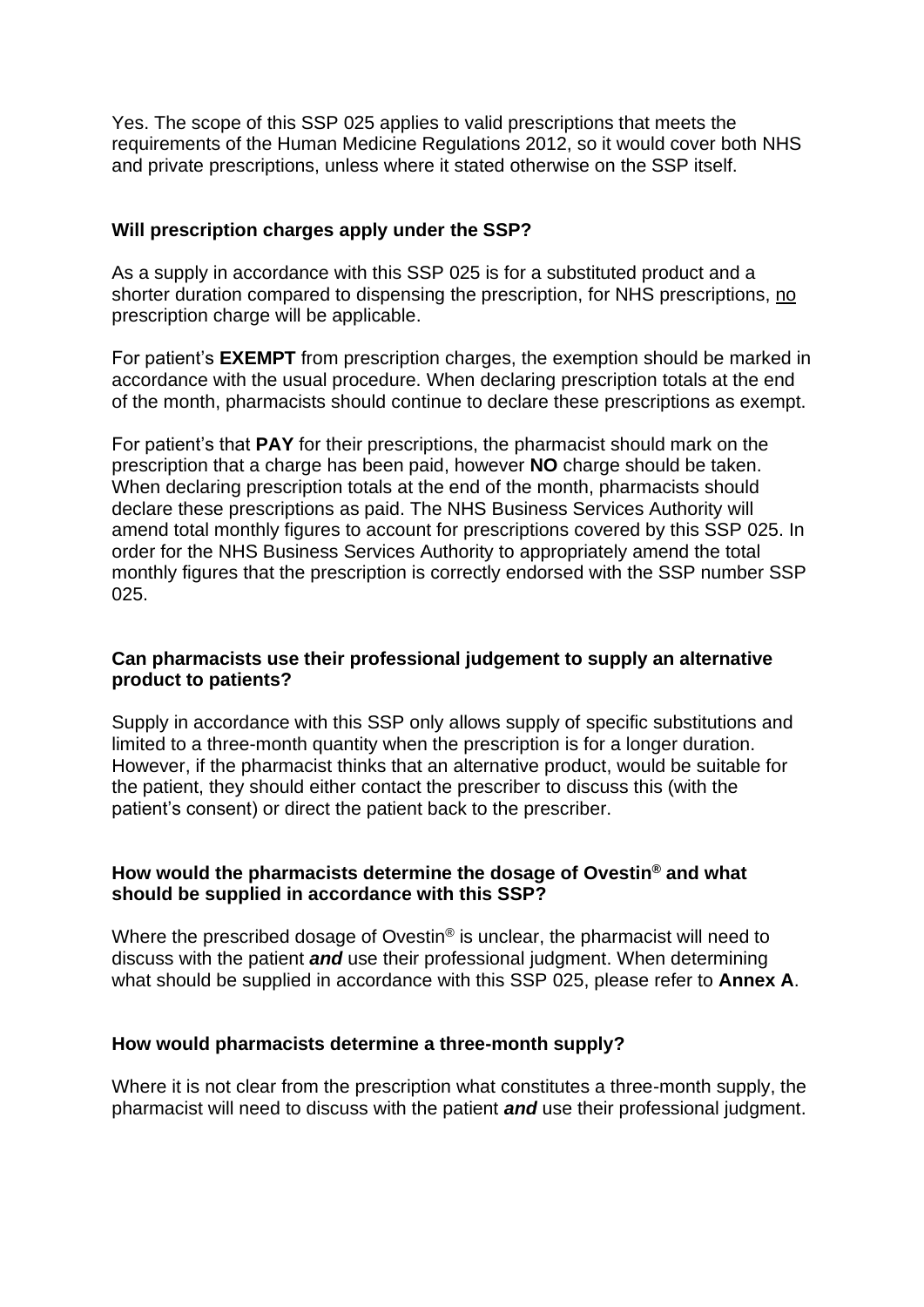#### **What should pharmacists supply if the prescription states less than three months' supply should be dispensed?**

If the prescription states that either three months' supply or less is to be supplied to the patient, the pharmacist should consider if supply in accordance with SSP 024 is appropriate.

#### **Can pharmacists supply more than three months' supply?**

No, in accordance with this SSP 025, pharmacists will only be able to supply three months' supply of the substituted product. Patients should be made aware that under the terms of this SSP 025, the prescription will be deemed complete, and no further supply can be made from the same prescription above the three-month quantity.

If the pharmacy contractor is able to source supply of Ovestin<sup>®</sup> the pharmacist should consider if supply in accordance with SSP 020 would be appropriate.

#### **What can a pharmacist do if the patient does not consent to receiving the medicine supplied in accordance with this SSP?**

Where a patient does not consent to receiving a substituted product and a shorter duration of treatment in accordance with this SSP 025, the pharmacists should use their professional judgement to determine if other SSPs could be applicable.

Pharmacists in England must consider under their NHS terms of service if it is "reasonable and appropriate" to supply in accordance with this SSP 025 or another SSP, such as SSP 020 or SSP 024. If the pharmacist concludes that it is not reasonable or appropriate to supply the medication in accordance with any of the SSPs, the pharmacist must consider if they can dispense the prescription in the usual way 'in a reasonable timescale'. If they can, the ordinary obligation to dispense in accordance with the prescription applies. If they cannot, because the pharmacist has insufficient supply to fulfil the prescribed quantity within a reasonable timescale, the pharmacist may return the prescription, but if they do so, the pharmacist must provide the patient with appropriate advice about going back to the prescriber.

In the event that the pharmacist concludes that it is reasonable and appropriate to dispense in accordance with the SSP, but the patient persists in refusing to accept the option a substituted product and a lower duration of treatment, the pharmacist may advise the patient that they will dispense in accordance with the SSP or not at all, if that is in accordance with their professional judgement.

The patient retains the right to either accept the professional decision of the pharmacist or to ask for their prescription to be returned to them.

## **Does the SSP apply to other Hormone Replacement Therapies?**

No, this SSP 025 only applies to prescriptions for Ovestin® (estriol 0.1%) 1mg cream.